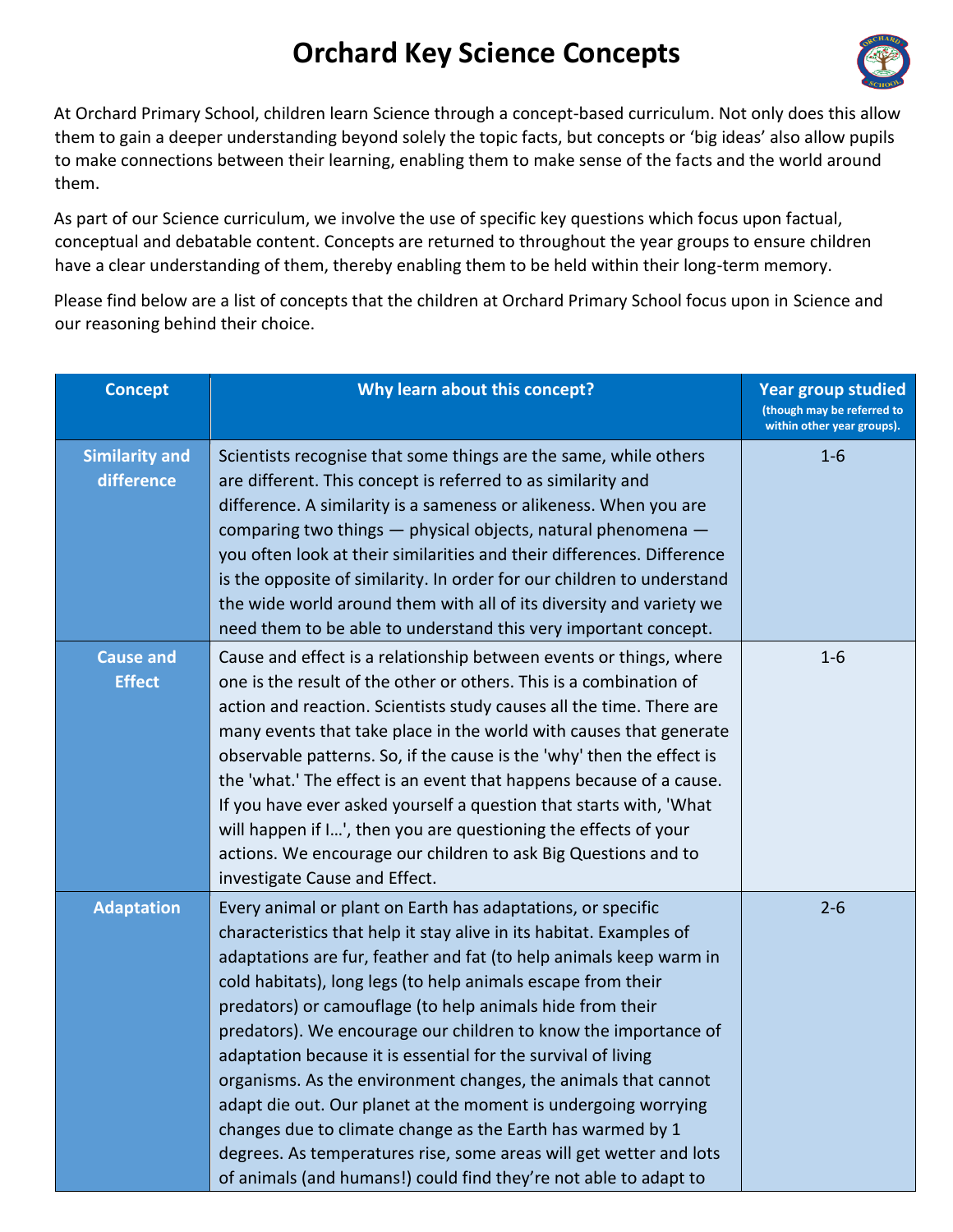|                                         | their changing climate. This could result in extinction for many<br>types of animals or plants which our children will inherit, therefore<br>it is a very important concept to understand.                                                                                                                                                                                                                                                                                                                                                                                                                                                                                                                                                                                                                                                           |         |
|-----------------------------------------|------------------------------------------------------------------------------------------------------------------------------------------------------------------------------------------------------------------------------------------------------------------------------------------------------------------------------------------------------------------------------------------------------------------------------------------------------------------------------------------------------------------------------------------------------------------------------------------------------------------------------------------------------------------------------------------------------------------------------------------------------------------------------------------------------------------------------------------------------|---------|
| <b>Function</b>                         | A function is the special purpose or use of something. We<br>encourage our children to research each function alongside our BIG<br>questions to ensure understanding is embedded which will in turn<br>encourage more investigation and research.                                                                                                                                                                                                                                                                                                                                                                                                                                                                                                                                                                                                    | $2 - 6$ |
| <b>Growth</b>                           | Growth refers to the gradual increase (e.g. in size or number) of an<br>animal or vegetable body over time or the development of an<br>organism, e.g. of a plant from a seed to full maturity. It is important<br>for our children to understand how good growth and development<br>are crucial to remaining healthy in themselves and in other<br>organisms that live on our planet as this allows them to survive and<br>reproduce successfully.                                                                                                                                                                                                                                                                                                                                                                                                   | $1 - 6$ |
| <b>Changes</b>                          | A change is when something becomes different from its original<br>form. There are many times when it is important for children to<br>understand how changes occur and why in Science. I.e. Irreversible<br>changes where new materials are always formed through heat,<br>burning or mixing substances. Reversible changes might change how<br>a material looks or feels, but it doesn't create new materials.<br>Examples of reversible reactions include dissolving, evaporation,<br>melting and freezing.                                                                                                                                                                                                                                                                                                                                         | $1 - 6$ |
| <b>Working</b><br><b>Scientifically</b> | Our pupils should have the opportunity of Working Scientifically and<br>carrying out practical investigations in science that help them to<br>develop their scientific skills by asking questions, making<br>predictions, setting up tests, observing and measuring, recording<br>data, interpreting and communicating results and evaluating. To<br>enable them to carry out these our children will use 5 types of<br>scientific enquiry: observing over time; pattern seeking; identifying,<br>classifying and grouping; comparative and fair testing (controlled<br>investigations); and researching using secondary sources. These<br>have been developed into symbols that the children have designed<br>so that they can independently understand what kind of enquiry<br>they are using and the method they will use to complete their work. | $1 - 6$ |
| <b>Processes</b>                        | A process is a number of actions for making or doing something. A<br>process is not just useful in science, but in any situation that<br>requires critical thinking. Science process skills include observing<br>qualities, measuring quantities, sorting/classifying, inferring,<br>predicting, experimenting, and communicating. Our children need to<br>understand that the scientific method encourages the use of logic<br>and reasoning together with evidence to minimize the influence of<br>bias or prejudice. It provides an objective, standardized approach to<br>conducting experiments and, in doing so, improves their results.                                                                                                                                                                                                       | $2 - 6$ |